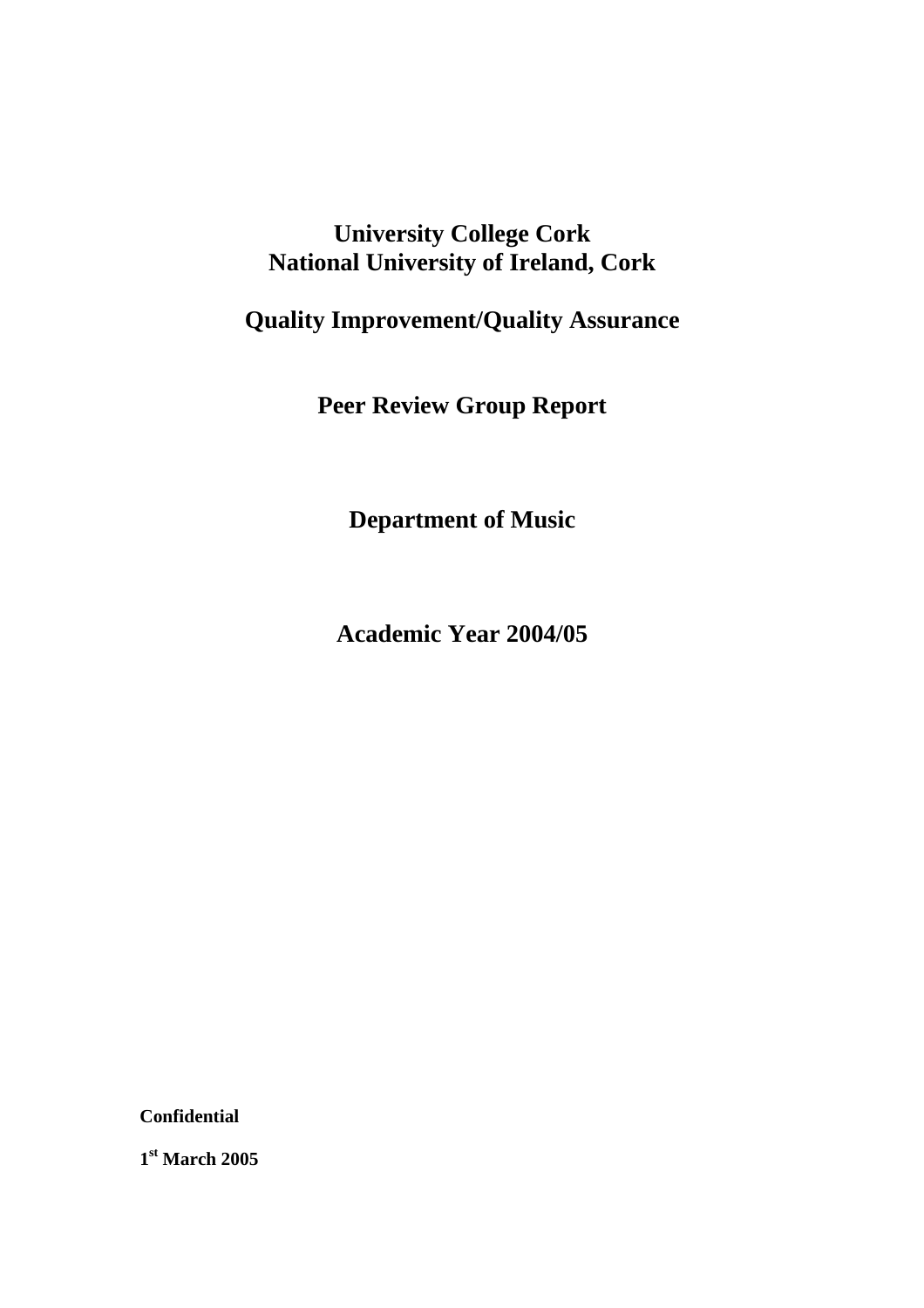#### **MEMBERS OF THE PEER REVIEW GROUP:**

Professor Robert Yacamini, Department of Electrical & Electronic Engineering, UCC (Chair) Diarmuid Ó Giolláin, Department of Folklore and Ethnology, UCC

Professor Harry White, Department of Music, UCD

Professor David Cooper, School of Music, University of Leeds, UK

## **PEER REVIEW**

### **Timetable of the site visit**

The timetable is inserted as Appendix A.

The timetable allowed for consultation with all interested parties and was adequate to that purpose. The problem of travelling from the Music Building in Sunday's Well to the main campus and back on Day Two was not sufficiently accommodated in the timetable. The fullness of the timetable made it inevitable that the slightest delay would have a knock-on effect on the rest of the day's timetable. Though there were private meetings only with two members of the staff of the Department (other than the Head and the Chair), the ten-minutes per meeting limit allotted in the timetable would have been greatly challenged if more staff had wished to have private meetings.

## **Methodology**:

The primary responsibility of each member of the Peer Review Group was as follows:

Professor Robert Yacamini: Chair Diarmuid Ó Giolláin: Rapporteur Professor Harry White: Specialist in the discipline Professor David Cooper: Specialist in the discipline.

#### **Site Visit**

The PRG was treated with great courtesy and kindness by the members of the Department and would like to thank the Head of Department, Dr Paul Everett, and his staff for their cooperation.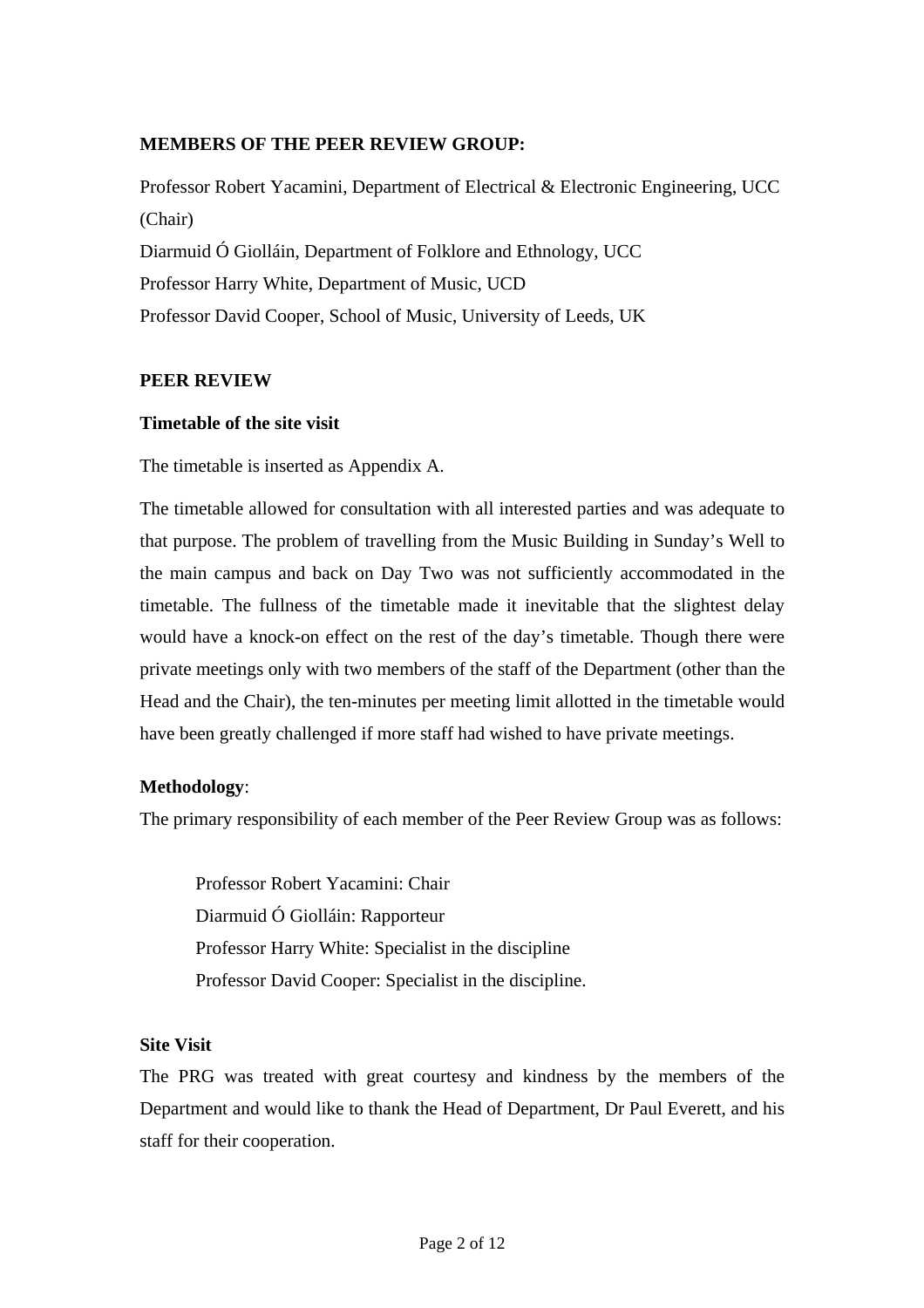It should be noted that the stairs in the Music Building must be climbed with care: a member of Campbell's Catering who provided us with our food on the first day suffered a fall while bringing the PRG refreshments, and his injury required several stitches.

#### **Peer Review Group Report**

The Exit Report was accepted as the basis for the full report. The rapporteur compiled a draft based on it and circulated it to the other members of the PRG. A penultimate draft drew on the comments, observations, additions and corrections of the other members of the PRG before being circulated to them. With their assent the rapporteur drew up the final report.

#### **OVERALL ANALYSIS**

#### **Self-Assessment Report**

The Self-Assessment Report was exemplary. The 'Analysis and Recommendations' section, the essence of the report, from pp. 3 to 13, was a model of concision and clearly outlined the role and the objectives of the Department to the satisfaction of the PRG. The rest of the report, consisting of Appendices A to K, gave comprehensive information on the Department and its activities.

#### **Analysis**

The overall analysis dwelt legitimately on the Department's undoubted strengths, but gave less specific consideration to weaknesses, opportunities and threats.

#### **Benchmarking**

The benchmarking exercise, the findings of which are outlined on p. 4 and the organization of which is described on p. 140 of the Self-Assessment Report, appears to have been competently executed. The chosen institutions were the Department of Music at Wesleyan University, a leading Liberal Arts College in the USA with which UCC's Department has an exchange agreement, and the School of Music in Queen's University, Belfast. Though the benchmarking focus as described on p. 140 was on (a) curriculum and teaching, (b) staff profile and activity, (c) the department's public face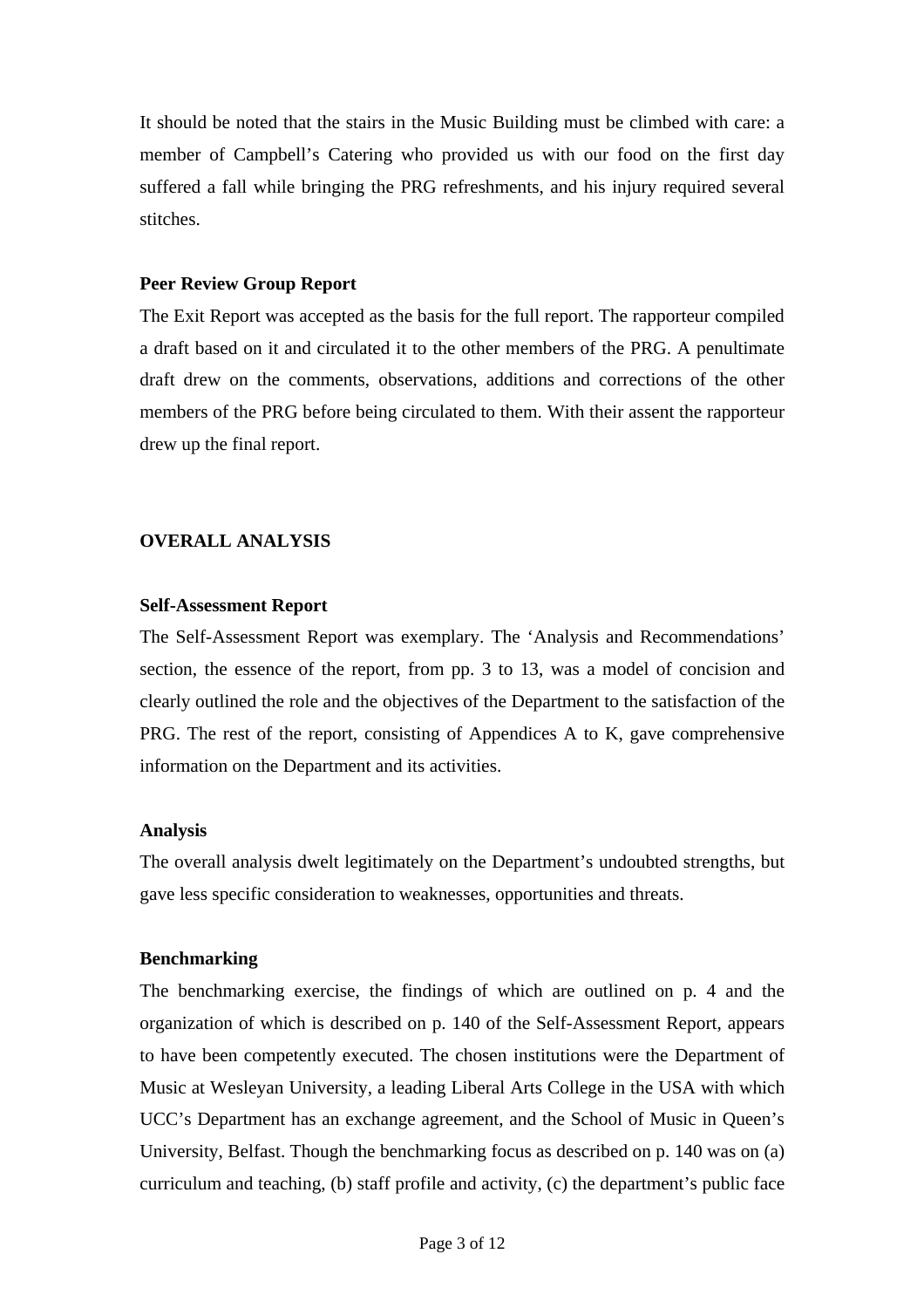and (d) resources, what is outlined on p. 4 of the Self-Assessment Report essentially limits itself to the question of resources and only emphasises those areas in which the Department is under-resourced by comparison. In so doing, it misses the opportunity to stress its merits, or indeed note its weaknesses, in the other areas.

#### **FINDINGS OF THE PEER REVIEW GROUP**

#### **Department Details**

These were to the satisfaction of the PRG.

- We agree that the Department exists in a tradition of reflection and innovation, providing leadership and an unique voice in Ireland's university sector.
- We agree that the Department has an excellent staff team, diversely skilled yet united in approach; a team that is creative, open to new ideas, and caring of its students.
- We agree that the Department has a rich, diverse curriculum and highly flexible system of course options, delivering teaching informed by staffmembers' experience in research, professional performance and composition.
- We agree that the Department is friendly and welcoming, good at communicating with students and the public.
- We agree that the Department has good management structures and information systems.

#### **Department Organisation & Planning**

The additional funding accruing from the Early Start Semester and Junior Year Abroad programmes, though not part of the Department's budget allocations, is not referred to in this section of the Self-Assessment Report or elsewhere. Otherwise the details were to the satisfaction of the PRG.

#### **Teaching & Learning**

The details were to the satisfaction of the PRG.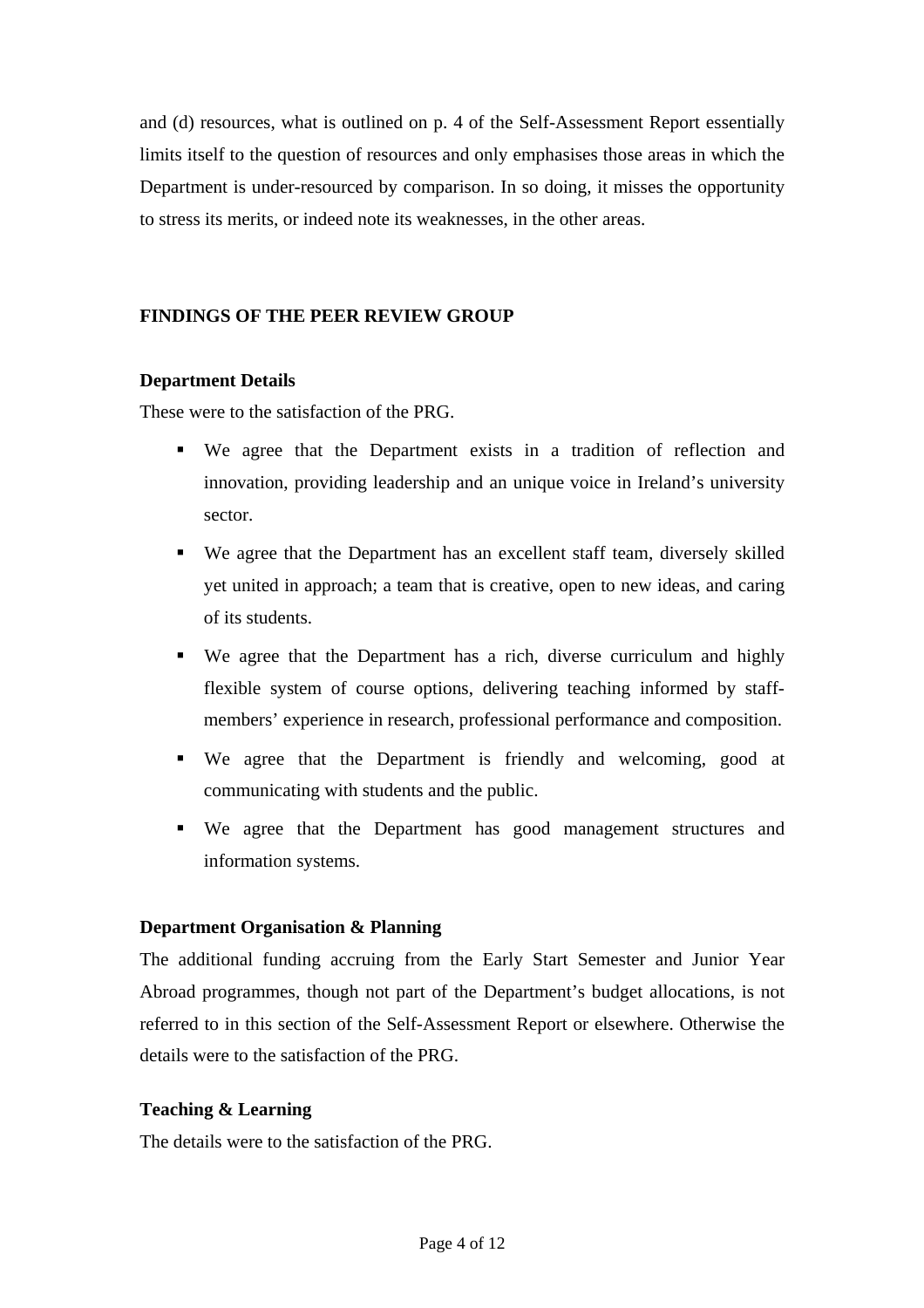### **Research & Scholarly Activity**

The details were to the satisfaction of the PRG.

## **Staff Development**

The details were to the satisfaction of the PRG.

# **External Relations**  The details were to the satisfaction of the PRG.

#### **Support Services**

The details were to the satisfaction of the PRG.

# **Departmental Co-ordinating Committee & Methodology employed in the preparation of the Self-Assessment Report**

The details were to the satisfaction of the PRG.

## **RECOMMENDATIONS FOR IMPROVEMENT**

#### **Recommendations for improvement made by the department**

- 1. We agree that the Department should raise and enhance its profile locally, nationally and internationally, and that this should be achieved with apposite levels of ongoing resourcing and professional consultation.
- 2. We agree that the *potential* of the Music Building as a teaching/learning, performance and research space should be fulfilled.
- 3. We agree that the difficulties for students arising from the remoteness of the Music Building from the main campus should be significantly reduced.
- 4. We agree that it should be ensured that the Music Building is a safe place, properly secure for its stakeholders.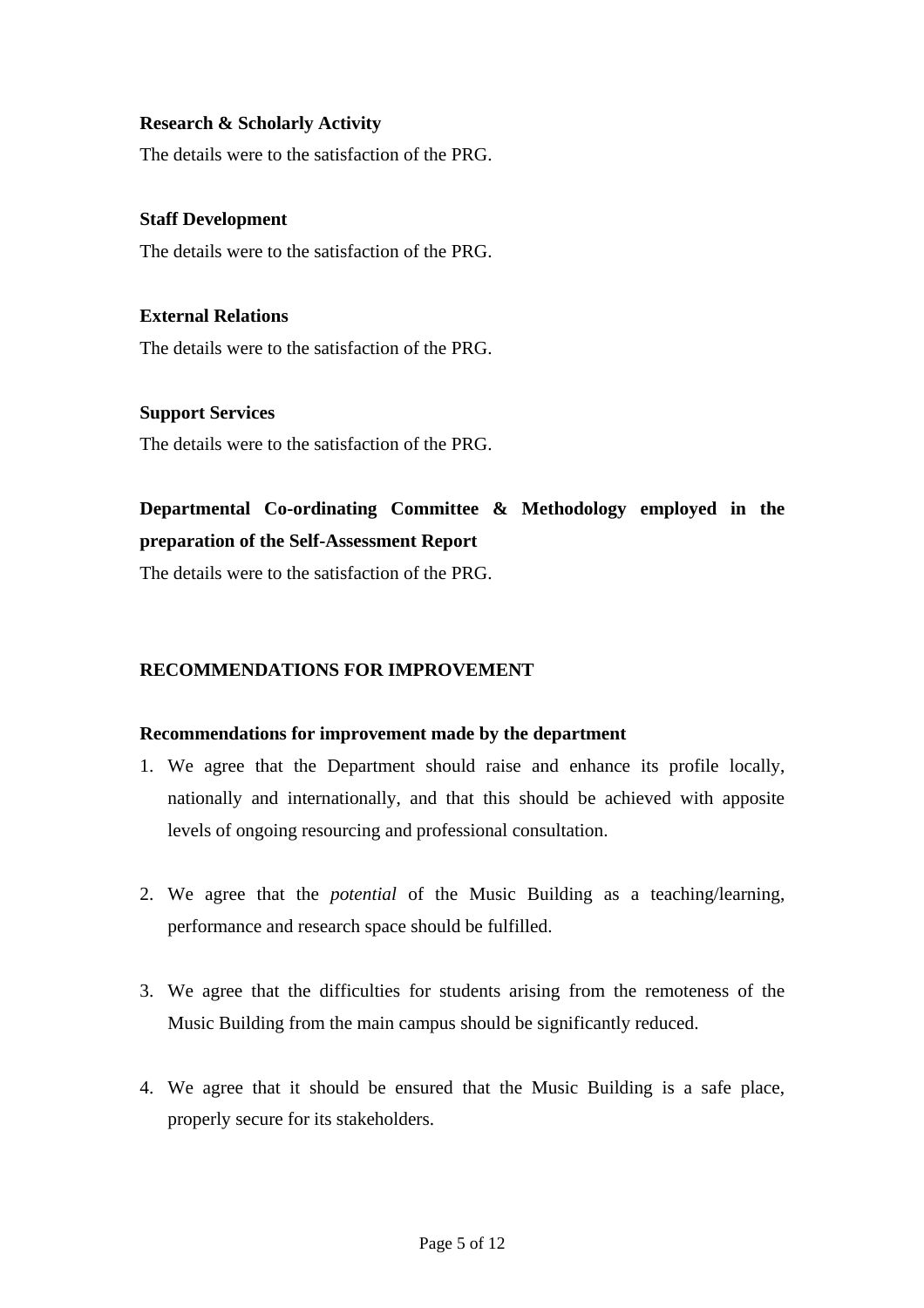- 5. We agree that it should be ensured that the Music Building is properly accessible by people with disabilities.
- 6. We agree that the Department should be at the cutting edge of technological development.
- 7. We agree that the Department should further develop graduate studies.
- 8. We agree that there should be marked improvement in library provision.
- 9. We agree that the clerical-administrative workloads of academic staff should be reduced.
- 10. We agree that a new scheme of instrumental/vocal tuition for students whereby quality-control is exercised by the Department should be established.
- 11. We agree that an apposite level of resourcing and professional promotion for the university's provision of public music events should be achieved.

## **Observations and Recommendations made by PRG**

The PRG's observations and recommendations come under ten different headings:

## **1. The nature of the undergraduate curriculum**

- The undergraduate curriculum is extremely diverse.
- We recognise that the breadth and diversity of the curriculum leads to high staff workloads.
- The diversity is sometimes at the expense of a deeper engagement with individual topics.
- Some student feedback identified a need for more structured supervision in the design of the  $4<sup>th</sup>$  year course. It was thought to be very heavily end-loaded.
- We recommend that the undergraduate curriculum be reconsidered in the light of the above observations.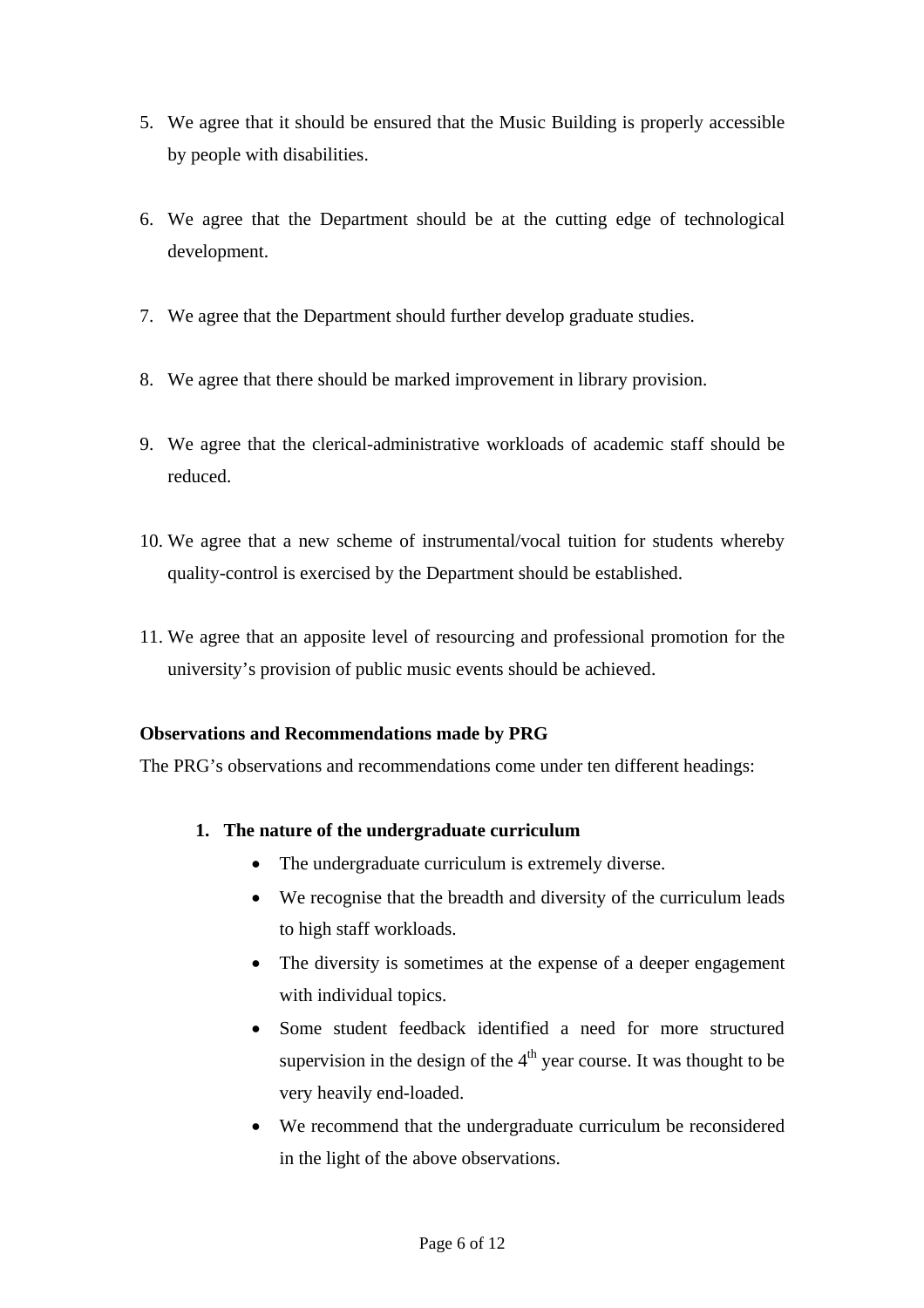## **2. Staff research profile**

- The achievement of the department already shows evidence of excellence at national and international levels.
- We note particular strengths in the areas of historical and critical musicology, and ethnomusicology including Irish traditional music.
- We recommend that staff registered for doctorates be given the opportunity to complete them and we recommend that in future a doctorate should be made a requirement when academic posts are advertised.
- We recognise the importance of academics publishing in international peer-reviewed journals and recommend that all staff be actively encouraged to publish.
- We commend the high national and international profile of the department in composition and performance. We acknowledge the difficulty in having these achievements adequately assessed in terms of promotion.
- We recommend that the University devise clear procedures for assessing composition and performance for promotional purposes.

## **3. Graduate Studies**

- We congratulate the department on its aspiration to develop graduate studies, in particular through the creation of an MA in ethnomusicology.
- We note in the documentation the absence of PhDs taken to completion in the review period.
- We recommend that the department's resources should be focused more on developing graduate studies and research rather than on the undergraduate programme.

## **4. Workload**

• We commend the staff on their dedication to teaching. Staff workload in our opinion is excessive and appears to be out of line with faculty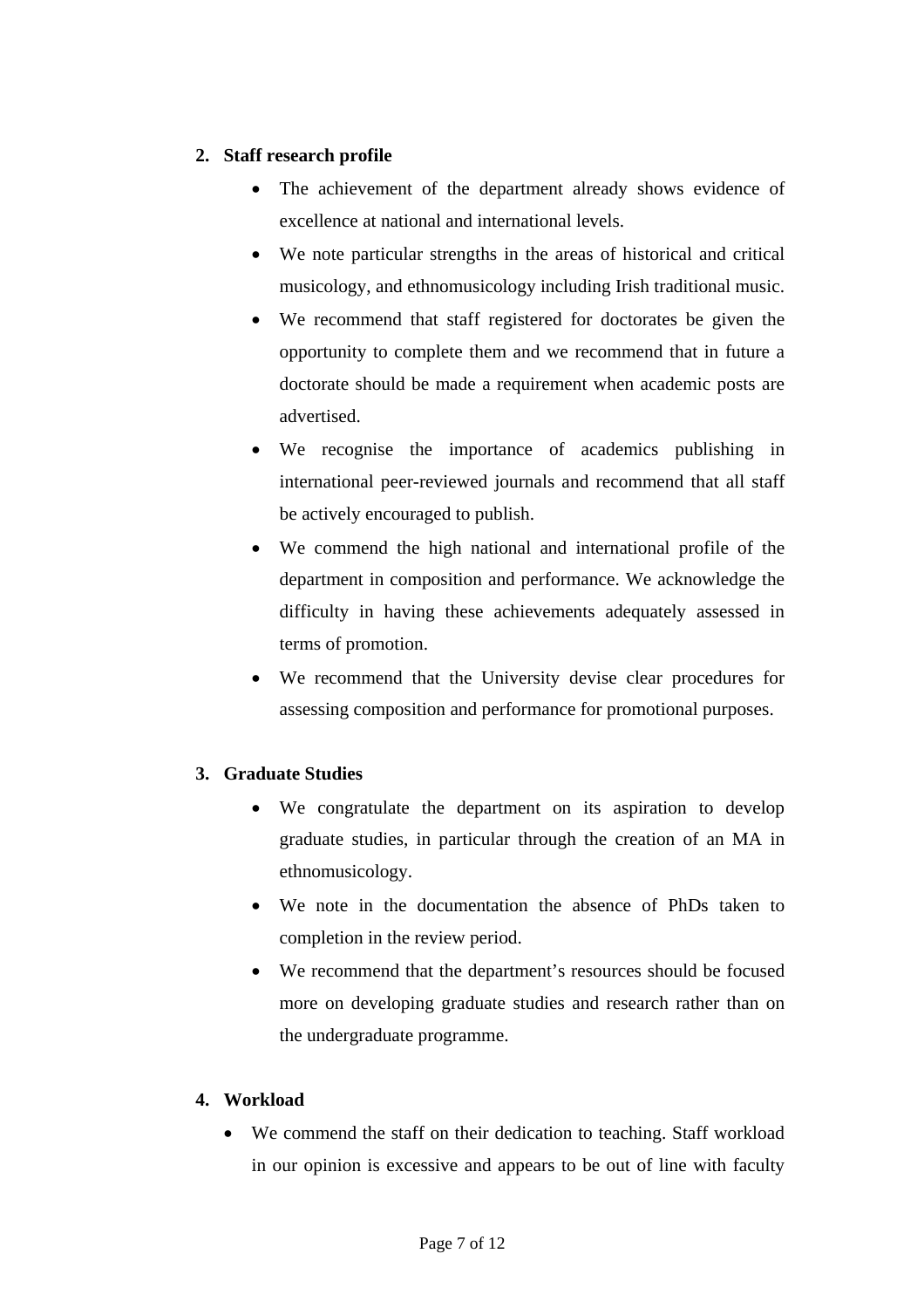and international norms. This appears to be having a negative effect on staff research.

• We recommend that efforts be made to reduce staff teaching and administration loads.

## **5. Staff profile – Seniority**

- We note the lack of senior appointments in the department.
- We reiterate our recommendation above that the university develop criteria to assess performance and composition in relation to research.
- Given the distinguished contribution of the department to ethnomusicology in the national and international context, we recommend to the University the creation of a Chair in Ethnomusicology.

## **6. Library**

• We recommend that the Library substantially increase its holding in scholarly literature in music, in order to meet the requirements of this research-active department.

## **7. Resources within the Music Building**

- We recommend that the Buildings and Estates Office be asked to complete the remedial work that has already been started.
- We recommend that the lecture room be refurbished and equipped to an appropriate standard.

## **8. Access**

- We note the new bridge being built to the Distillery Fields site.
- We recommend that the University engages with the Department in improving access from the bridge to the Music Building.

## **9. Security**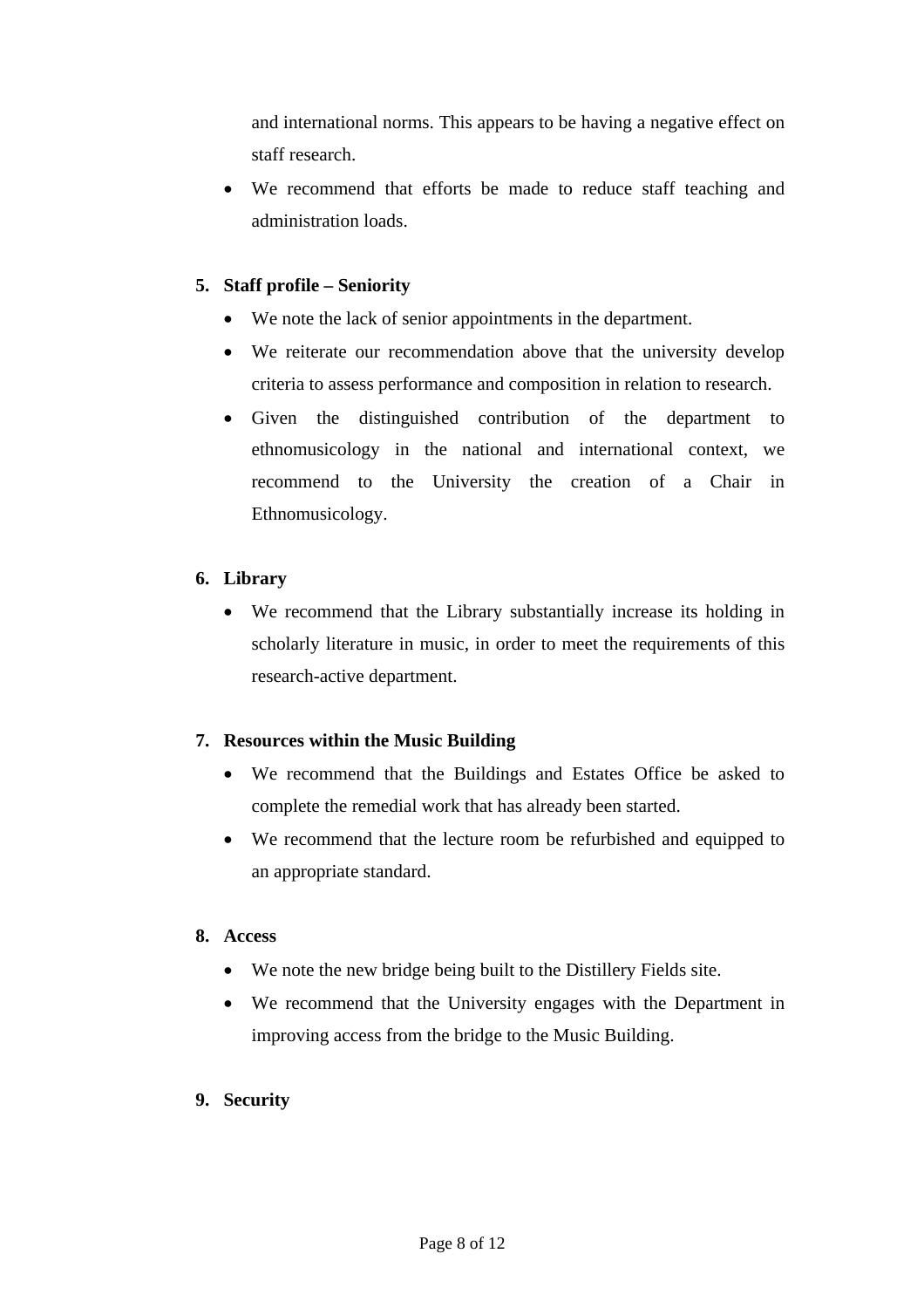• We recommend that the Buildings and Estates Office should enter into urgent dialogue with the department and improve the safety of entrance and access to the building and safety in its immediate surroundings.

## **10. Identity**

- We acknowledge the Department's concern with identity, as noted on page 8 of the Self-Assessment Report, and note its leadership role in the advancement of musicology in Ireland as evidenced by its organisation of the forthcoming SMI (Society for Musicology in Ireland) conference and its success in attracting a truly international conspectus of participants.
- We acknowledge the Department's pioneering role in exploring the interface between performance and scholarship. This development we would like to commend very firmly.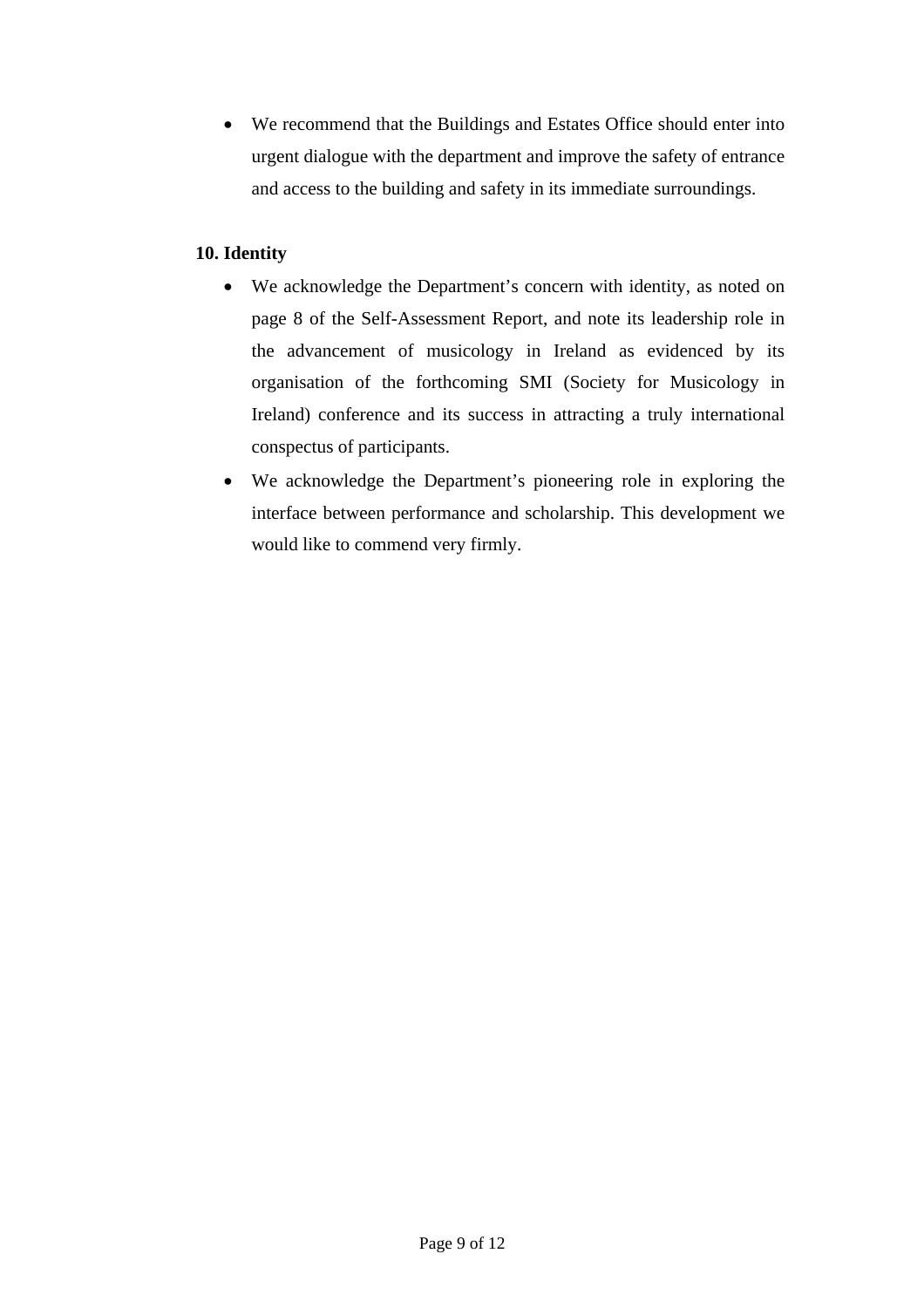## **Appendix A**

# **Timetable for conduct of Peer Review Visit**

# **Department of Music**

#### *Monday 31st January 2005*

17.30 Meeting of members of the Peer Review Group Briefing by Director of Quality Promotion Unit, Dr. N. Ryan. Group agrees final work schedule and assignment of tasks for the following 2 days. Views are exchanged and areas to be clarified or explored are identified.

Venue: Suite 1, Business Centre, Kingsley Hotel, Cork

19.30 Dinner for members of the Peer Review Group and Head of Department and Departmental Co-ordinating Committee.

#### *Tuesday 1st February 2005*

08.30 Convening of Peer Review Group in Arnold Bax Room, Top Floor, Music Building, Sunday's Well

Consideration of Self-Assessment Report

- 09.00 Dr. Paul Everett, Head of Department
- 09.30 Meeting with all members of the Department
- 11.00 Private meetings of members of the Peer Review Group with members of staff.

Mr. Mel Mercier Ms. Kelly Boyle

- 13.00 Working private lunch for members of Peer Review Group
- 14.00 Visit to core facilities of Department. PRG escorted by Dr. Paul Everett
- 15.00  $1<sup>st</sup>$  and  $2<sup>nd</sup>$  Year Undergraduate students

Peter Maher, Arts-Music I Sarah Fleming, Arts-Music I Veronica Tadman, BMus I

Jason Turk, Arts-Music II Fabrice Fortune, Arts-Music II Margaret McCarthy, BMus II

15.30 Undergraduate students

Katie Sandham, Arts-Music III Domhnall Breathnach, Arts-Music III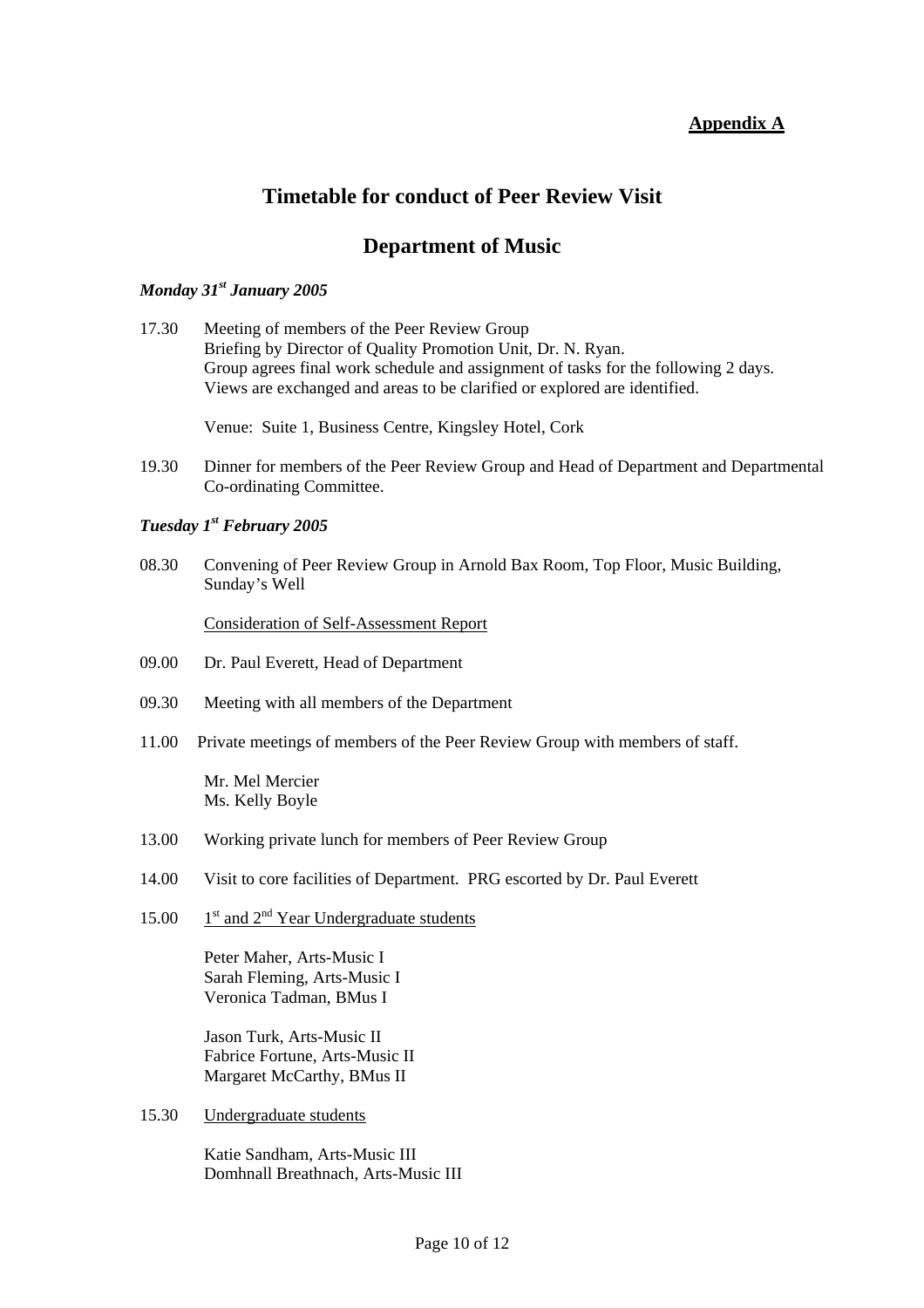Linda Plover, BMus III

Noreen Barrett, BMus IV Edel McLaughlin, BMus IV Tim Fouhy, BMus IV

16.00 Postgraduate students

Michelle Finnerty, MPhil Sarah O'Halloran, MPhil Eva McMullan, PhD Irene Buckley, PhD

17.00 Representative selections of recent graduates, employers and other stakeholders

Venue: Staff Common Room

Derek Cremin, Tutor Connie O'Connell, Tutor Frank Torpey, Past Graduate Karen Power, Past Graduate

Mr. Adrian Gebruers, Part-time lecturer Mr. Keith Pascoe, member of RTE Vanbrugh String Quartet Mr. Billy Lynch, Principal, Scoil Cholmcille CBS Ms. Caroline McCarthy, Scoil Cholmcille CBS Ms. Danielle Sheehy, Cork ArtTrail Ms. Sheila Kelleher, Cork ArtTrail

19.00 Meeting of Peer Review Group to identify remaining aspects to be clarified and to finalise tasks for the following day followed by a working private dinner for members for the Peer Review Group.

Venue: Suite 1, Business Centre, Kingsley Hotel, Cork

#### *Wednesday 2nd February 2005*

- 08.30 Convening of Peer Review Group in Arnold Bax Room, Top Floor, Music Building, Sunday's Well
- 09.15 Mr. Michael O'Sullivan, Vice-President for Planning, Communications & Development
- 09.45 Ms. Carmel Cotter, Finance Office
- 10.00 Professor Keith Sidwell, Vice-Dean, Faculty of Arts
- 10.30 Coffee/Tea
- 11.00 Visit to Q+3, Boole Library, meeting with Ms. Olivia Fitzpatrick, Subject Librarian
- 12.00 Mr. Paul Prendergast, Office of Buildings & Estates
- 12.15 PRG return to Music Building
- 12.30 Working private lunch for members of the Peer Review Group